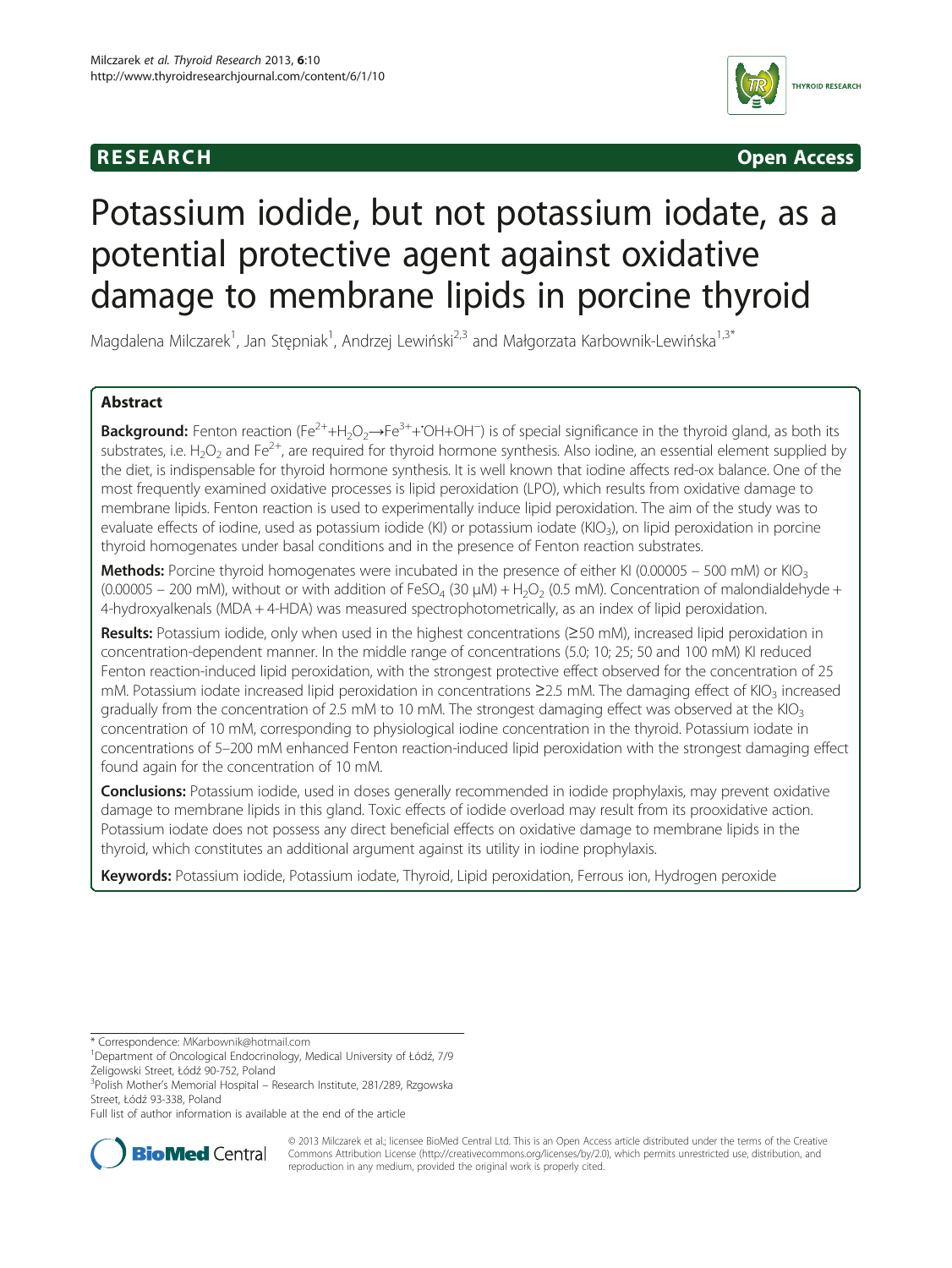# Background

Iodine, an essential trace element, is indispensable for thyroid hormone synthesis in humans and animals [[1\]](#page-6-0). The only natural source of iodine is the diet. However, in numerous areas in the world iodine supply from natural sources is inadequate, resulting in iodine deficiency disorders (IDD) [[2,3](#page-6-0)]. Precisely elaborated programs of iodine prophylaxis were introduced in different countries to prevent IDD [[4\]](#page-6-0). These programs are mainly based on salt iodization with the use of either potassium iodide (KI) or potassium iodate  $(KIO<sub>3</sub>)$ .

These two compounds are characterised by different chemical properties and some differencies in potential toxicity/safety. Iodate is more stable, as iodide is readily oxidized to iodine and lost by evaporation [[5\]](#page-6-0). Whereas reliable methods are validated for quantifying  $KIO<sub>3</sub>$  salt content, further validation is required for countries that use KI in salt iodization programs [\[6](#page-6-0)]. All other differences between KIO<sub>3</sub> and KI suggest the superiority of the latter over the former. First, human iodine bioavailability from KI is higher than from  $KIO<sub>3</sub>$  [\[7,8\]](#page-6-0). Second, in biofortification of vegetables with iodine, KI was found to be much more effective than  $KIO<sub>3</sub>$  [\[9,10\]](#page-6-0).

In turn, according to some health authorities, the safety of  $KIO<sub>3</sub>$  to humans and animals is not completely documented and in 2002 the French Agency for Food Safety [[11](#page-6-0)] did even question the use of  $KIO<sub>3</sub>$  instead of KI in iodine prophylaxis. Therefore, several experimental studies have been performed to clarify this issue. For example, it has been shown in experimental studies that  $KIO<sub>3</sub>$  does not reveal genotoxic effects [\[12](#page-6-0)]. Also comparative studies of the oxidative properties of iodate and other halogenate salts, such as bromate and chlorate, have shown that iodate would be of low, if any, genotoxic potential [\[13\]](#page-6-0). It is worth mentioning that both, KI and  $KIO<sub>3</sub>$ , reveal similar effectiveness as blockers of radioiodine uptake by the thyroid in rats [\[14](#page-6-0)].

Nevertheless, according to similar effectiveness in iodine prophylaxis, both KI and  $KIO<sub>3</sub>$  were initially proved to be used for fortifying salt by the Joint WHO/FAO Expert Committee on Food Additives and Contaminants [\[15\]](#page-6-0) and they are, along with other iodine salts, still admitted to be added to foods, including food supplements [[16](#page-6-0)].

It is well known that iodine affects red-ox balance [\[17\]](#page-6-0). It is especially known for its excellent antioxidative properties in physiological conditions [[18,19\]](#page-6-0). However, prooxidative effects of iodine were also demonstrated in experimental models. For example, in studies in vivo, iodine – given as iodide – expectedly increased MDA level in the rat thyroid and liver [[20](#page-6-0)], or it increased Schiff's bases in rat lung and liver [\[21\]](#page-7-0) and – when given as  $KIO<sub>3</sub>$  – in mice liver [[22](#page-7-0)]. The latter change was accompanied by the increased activities of antioxidative enzymes, such as glutathione peroxidase and superoxide dismutase, but only after longer time (3 months) of iodine exposure [\[22\]](#page-7-0). Thus, the balance between anti- and prooxidative effects of iodine depends on different factors, such as iodine dose/concentration or the time of action.

However, anti- or prooxidative effects of iodine on the thyroid gland with relation to iodine source, i.e. a chemical compound containing iodine, have never been examined in vitro, thus under conditions reflecting direct effects of these compounds on thyroid follicular cells.

Fenton reaction (Fe<sup>2+</sup>+H<sub>2</sub>O<sub>2</sub>→Fe<sup>3+</sup>+<sup>•</sup>OH+OH<sup>-</sup>), being the basic reaction of oxidative stress, is of special significance in the thyroid gland, as both its substrates, i.e.  $H_2O_2$ and  $Fe^{2+}$ , are required for thyroid hormone synthesis [[23](#page-7-0)]. One of the most frequently examined oxidative processes is lipid peroxidation (LPO), which results from oxidative damage to membrane lipids. Bivalent iron  $(Fe^{2+})$  and  $H<sub>2</sub>O<sub>2</sub>$ , which initiate Fenton reaction, have been frequently used to experimentally induce lipid peroxidation in different tissues [\[24-29\]](#page-7-0), the thyroid gland included [\[30,31](#page-7-0)]. Also oxidative damage to nuclear and mitochondrial DNA has been induced by Fenton reaction substrates [\[32\]](#page-7-0).

The aim of the study was to evaluate effects of iodine, used as potassium iodide (KI) or potassium iodate (KIO<sub>3</sub>), on lipid peroxidation in porcine thyroid homogenates under basal conditions and in the presence of Fenton reaction substrates.

Preliminary results of the study were presented (as a poster presentation) during International and European Congress of Endocrinology in 2012 [[33](#page-7-0)].

# Methods

#### Ethical approval

The procedures, used in the study, were approved by the Ethics Committee of the Medical University of Lodz, Poland.

# Chemicals

Potassium iodide (KI), potassium iodate (KIO<sub>3</sub>), ferrous sulfate (FeSO<sub>4</sub>) and hydrogen peroxide (H<sub>2</sub>O<sub>2</sub>) were purchased from Sigma (St. Louis, MO). The ALDetect Lipid Peroxidation Assay Kit was obtained from Enzo Life Sciences, Inc. (Zandhoven, Belgium). MilliQ-purified  $H_2O$  was used for preparing all solutions. All the used chemicals were of analytical grade and came from commercial sources.

# Animals

Porcine thyroids were collected from forty five (45) animals at a slaughter-house, frozen on solid  $CO<sub>2</sub>$ , and stored at -80°C until assay. Each experiment was repeated three to five times. Therefore, three to five tissue pools were prepared, with nine (9) thyroid glands used for each homogenate pool.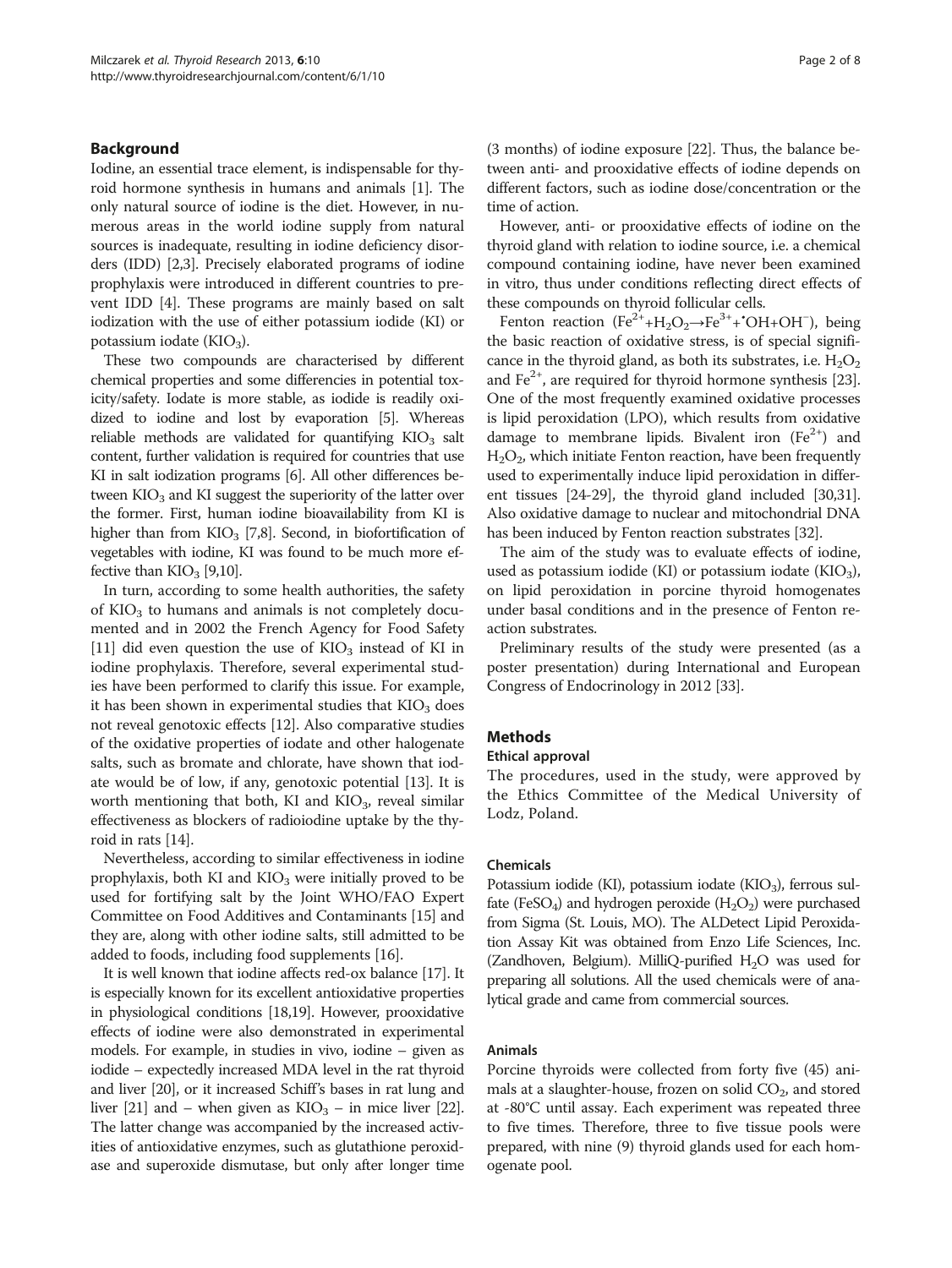#### <span id="page-2-0"></span>Assay of lipid peroxidation

Thyroid tissue was homogenized in ice cold 20 mM Tris-HCl buffer ( $pH = 7.4$ ) (10%, w/v), and then incubated for 30 min at 37°C in the presence of examined substances. Porcine thyroid homogenates were incubated in the presence of either KI (500; 250; 100; 50; 25; 10; 5.0; 2.5; 1.0; 0.5; 0.25; 0.1; 0.05; 0.025; 0.01; 0.005; 0.0025; 0.001; 0.0005; 0.00025; 0.0001; 0.00005 mM) or KIO<sub>3</sub> (200; 150; 100; 50; 25; 10; 5.0; 2.5; 1.0; 0.5; 0.25; 0.1; 0.05; 0.025; 0.01; 0.005; 0.0025; 0.001; 0.0005; 0.00025; 0.0001; 0.00005 mM) without or with addition of Fenton reaction substrates, i.e.  $FeSO_4$  (30  $\mu$ M) + H<sub>2</sub>O<sub>2</sub> (0.5 mM), or with addition of FeSO<sub>4</sub> (30 μM) only. According to different solubility of KI and  $KIO<sub>3</sub>$ , different highest concentrations of these compounds were used in the study. Eight (8) separate experiments were performed, as it is specified in the Results section. The reactions were stopped by cooling the samples on ice. Each experiment was run in duplicate and repeated three to five times.

#### Measurement of lipid peroxidation products

The concentrations of malondialdehyde + 4-hydroxyalkenals (MDA + 4-HDA), as an index of lipid peroxidation, were measured in thyroid homogenates, with the ALDetect Lipid Peroxidation Assay Kit. The homogenates were centrifuged at 3,000 x g for 10 min at 4°C. After obtaining supernatant, each experiment was carried out in duplicate. The supernatant (200 μl) was mixed with 650 μl of a methanol: acetonitrile (1:3, v/v) solution, containing a chromogenic reagent, N-methyl-2-phenylindole, and vortexed. Following the addition of 150 μl of methanesulfonic acid (15.4 M), the incubation was carried out at 45°C for 40 min. The reaction between MDA + 4-HDA and Nmethyl-2-phenylindole yields a chromophore, which is spectrophotometrically measured at the absorbance of 586 nm, using a solution of 10 mM 4-hydroxynonenal as the standard. The level of lipid peroxidation is expressed as the amount of  $MDA + 4$ -HDA (nmol) per mg protein. Protein was measured, using Bradford's method [\[34\]](#page-7-0), with bovine albumin as the standard.

# Statistical analyses

Results are expressed as means ± SE. The data were statistically analyzed, using a one-way analysis of variance (ANOVA), followed by the Student-Neuman-Keuls' test. The level of p < 0.05 was accepted as statistically significant.

# Results

Two examined substances, i.e. KI and  $KIO_3$ , did not reveal the same effects on oxidative damage to membrane lipids in porcine thyroid homogenates, both under basal conditions and in the presence of Fenton reaction substrates.

Potassium iodide, when used in the highest concentrations (≥50 mM), did increase lipid peroxidation in concentrationdependent manner. In turn, KI in concentrations ≤25 mM did not affect lipid peroxidation (Figure 1).

When KI was used together with  $Fe^{2+} + H_2O_2$ , the following results were obtained. Potassium iodide used in the middle range of concentrations (5.0; 10; 25; 50 and 100 mM) reduced Fenton reaction-induced lipid peroxidation, with the strongest protective effect observed for the concentration of 25 mM, which completely prevented experimentally-induced lipid peroxidation (Figure [2](#page-3-0)). Interestingly, KI either in higher (≥250 mM) or lower  $(\leq 2.5$  mM) concentrations did not affect significantly Fenton reaction-induced lipid peroxidation, which means that the level of lipid peroxidation in the presence of KI (≥250 mM or ≤2.5 mM) plus  $Fe^{2+}+H_2O_2$ was the same as in the presence of  $Fe^{2+}+H_2O_2$  only (Figure [2\)](#page-3-0).

Subsequently, to compare prooxidative effects of KI alone to prooxidative effects of KI plus Fenton reaction substrates, the separate experiment was performed, in which thyroid homogenates were incubated in the presence of KI (in concentrations of 0.25-500 mM) alone or together with  $Fe<sup>2+</sup>+H<sub>2</sub>O<sub>2</sub>$  (Figure [3\)](#page-3-0). The level of lipid peroxidation was significantly higher when KI (in concentrations ≤100 mM) was used together with  $Fe^{2+}+H_2O_2$ . However, KI did not enhanced Fenton reaction-induced lipid peroxidation (Figure [3](#page-3-0)), which is in agreement with results shown in Figure [2](#page-3-0).

In our earlier study [[31\]](#page-7-0),  $Fe^{2+}$  used alone (i.e. as only one of Fenton reaction substrates), in opposite to  $H_2O_2$ ,

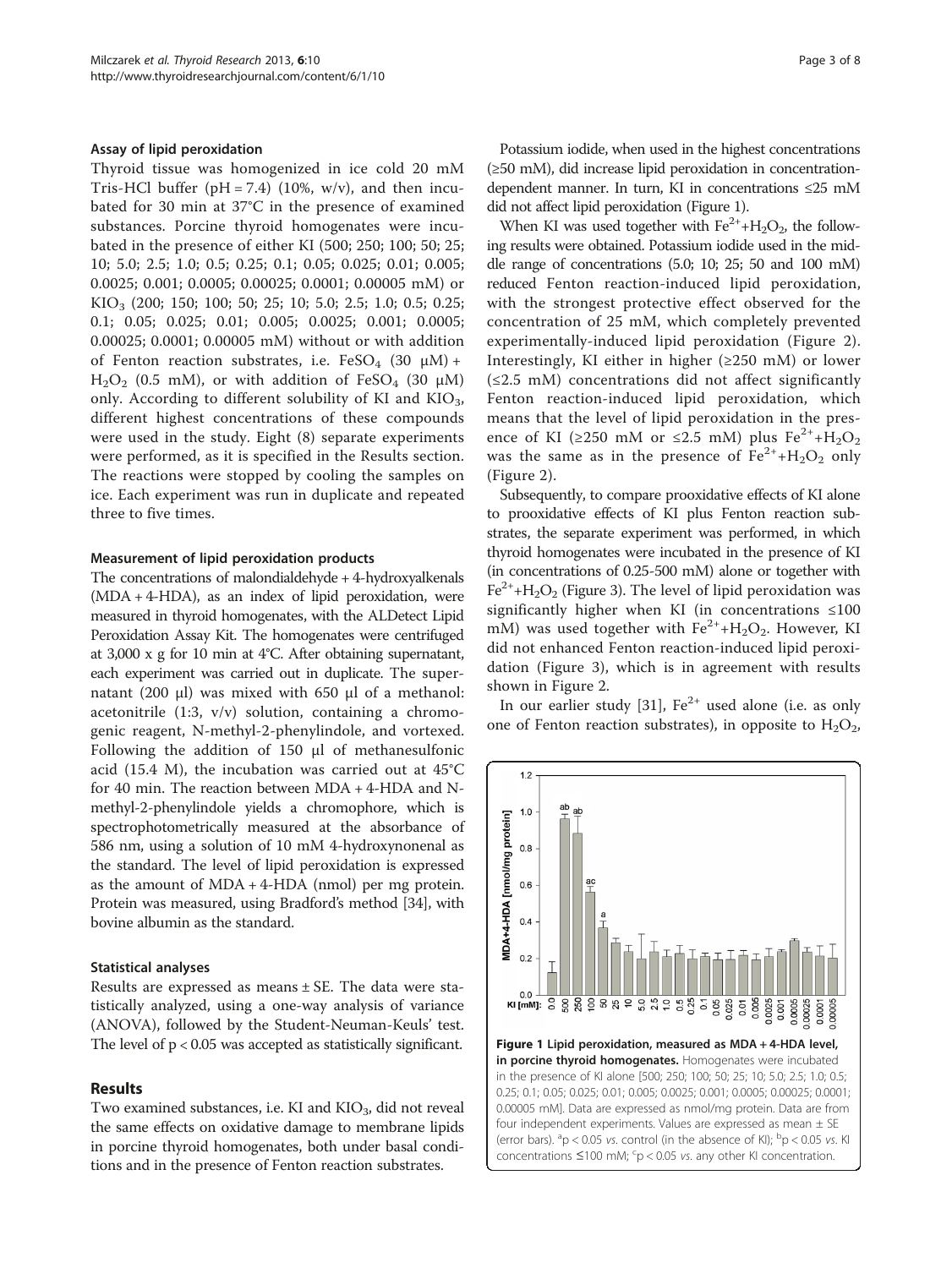$2.0$ 

<span id="page-3-0"></span>

induced lipid peroxidation in thyroid homogenates. Therefore, in the present study we have performed the additional experiment with use of KI (in concentrations of 0.25-500 mM) alone or together with  $Fe^{2+}$  (Figure 4). No significant differences in lipid peroxidation were found for respective concentrations of KI in the presence or in the absence of  $Fe^{2+}$  (Figure 4).

In the opposite to KI,  $KIO<sub>3</sub>$  revealed, depending on the concentration or the presence/absence of  $Fe^{2+}+H_2O_2$ , either no protective effect at all or even strong pro-oxidative action (Figures [5](#page-4-0) and [6\)](#page-4-0). When  $KIO<sub>3</sub>$  was used alone, it did increase lipid peroxidation in concentrations  $\geq$ 2.5 mM (Figure [5\)](#page-4-0). The damaging effect of KIO<sub>3</sub> increased gradually from the concentration of 2.5 mM to 10 mM and, then, it decreased again gradually, however still being significantly stronger at the highest used  $KIO<sub>3</sub>$  concentration (200 mM) than in control (Figure [5](#page-4-0)). The strongest damaging effect to membrane lipids was observed at the  $KIO<sub>3</sub>$  concentration of 10 mM (Figure [5](#page-4-0)).

When KIO<sub>3</sub> was used together with  $Fe^{2+}+H_2O_2$ , the following results were obtained. Potassium iodate enhanced Fenton reaction-induced lipid peroxidation, when it was used in concentrations of 5 mM to 200 mM, with the strongest damaging effect of  $KIO<sub>3</sub>$  found again for the concentration of 10 mM (Figure [6\)](#page-4-0). Concentrationdependent effects of  $KIO<sub>3</sub>$  used together with Fenton



reaction substrates were similar to those caused by  $KIO<sub>3</sub>$ alone (compare Figures [5](#page-4-0) and [6](#page-4-0)).

In comparative experiment (i.e. in the presence and in the absence of Fenton reaction substrates), the addition of  $Fe^{2+}+H_2O_2$  enhanced KIO<sub>3</sub>-induced lipid peroxidation, but only for KIO<sub>3</sub> concentration ≤10 mM) (Figure [7](#page-4-0)). Strong

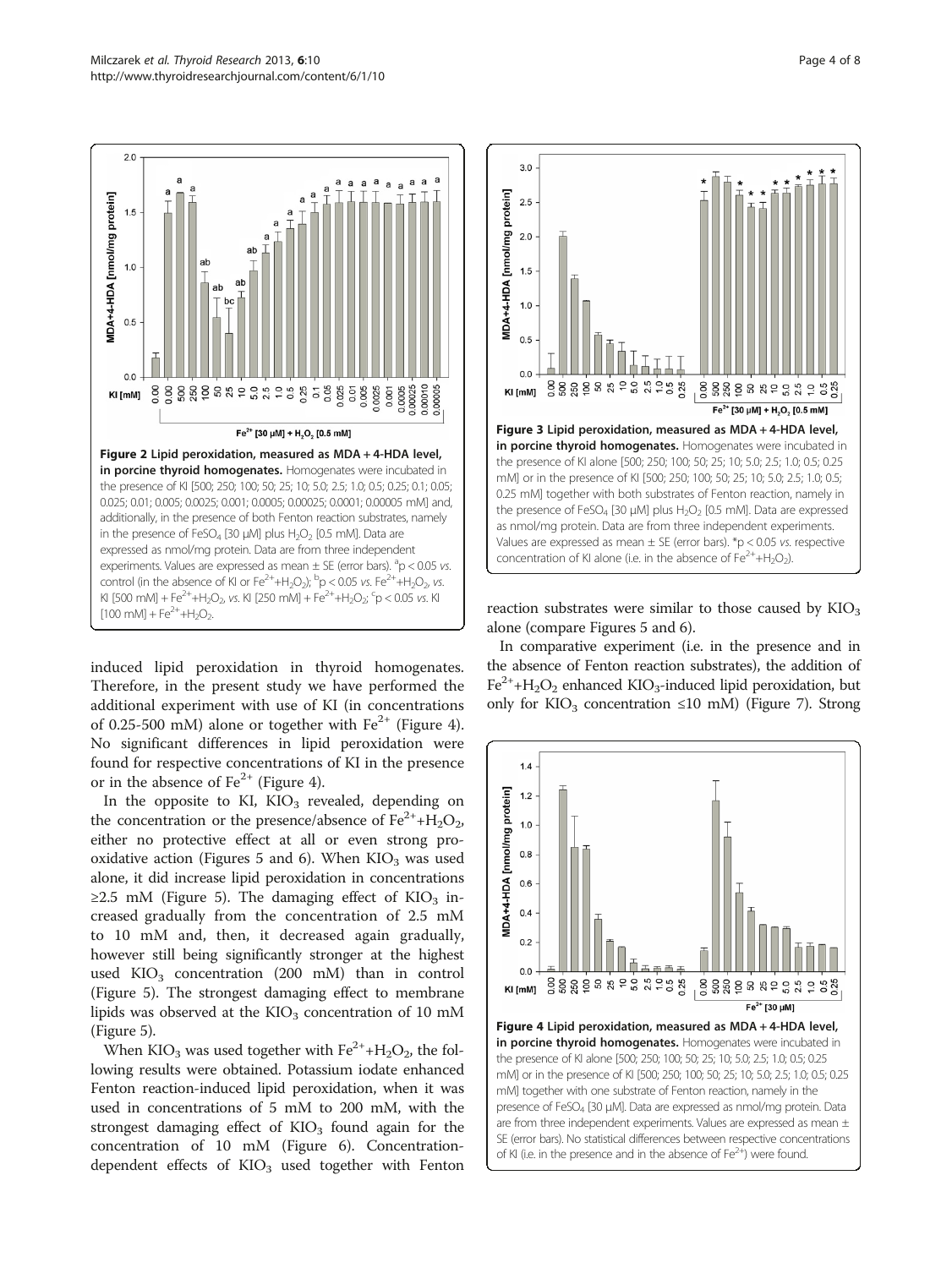<span id="page-4-0"></span>

prooxidative effects of KIO<sub>3</sub> in concentrations ≥25 mM was not enhanced by Fenton reaction substrates (Figure 7).

In turn, no significant differences were found for respective concentrations of  $KIO<sub>3</sub>$  in the presence or in the absence of  $Fe<sup>2+</sup>$  (Figure [8\)](#page-5-0).



# **Discussion**

Molar concentrations of KI and  $KIO<sub>3</sub>$  were calculated in the present study with regard to whole compounds. Among chemical elements forming either KI or  $KIO<sub>3</sub>$ , iodine is characterized by the highest molecular mass – much higher than potassium (K) and oxygen (O), thus it constitutes the crucial part of both compounds concerning their molecular masses, i.e. iodine constitutes 76.45% of molecular mass of KI, and in case of  $KIO<sub>3</sub>$  it constitutes 59.30% of the molecular mass of this compound. In turn, the molecular mass of KI constitutes  $77.57\%$  of that one of  $KIO<sub>3</sub>$ , so the molecular masses of these two compounds are of the same order of magnitude. Therefore, concentrations of KI and of  $KIO<sub>3</sub>$ , calculated in the present study, may be used in comparative analyses either of effects of iodide ions (I<sup>-</sup>) formed from both KI and  $KIO<sub>3</sub>$ , or of effects of the whole compounds, i.e. KI and KIO<sub>3</sub>.

It is worth mentioning that in vitro KI treatment of the thyroid cell line  $PCCl<sub>3</sub>$  resulted in the increased reactive oxygen species production [\[35\]](#page-7-0). Similar effect has not been evaluated after  $KIO<sub>3</sub>$  treatment.

Only few studies have been performed till now to compare effects of iodine present in two different sources, namely in KI and  $KIO<sub>3</sub>$ . No differences were found between tissue (the thyroid gland, liver, kidney, muscle, abdominal fat tissue and skin) iodine content or blood thyroid hormone concentrations after in vivo treatment with high doses of either KI or  $KIO<sub>3</sub>$  [[8](#page-6-0)]. In similar in vivo model the same group of authors evaluated some parameters of oxidative stress [[36](#page-7-0)]. Different compounds of iodine, i.e. KI or  $KIO<sub>3</sub>$ , have

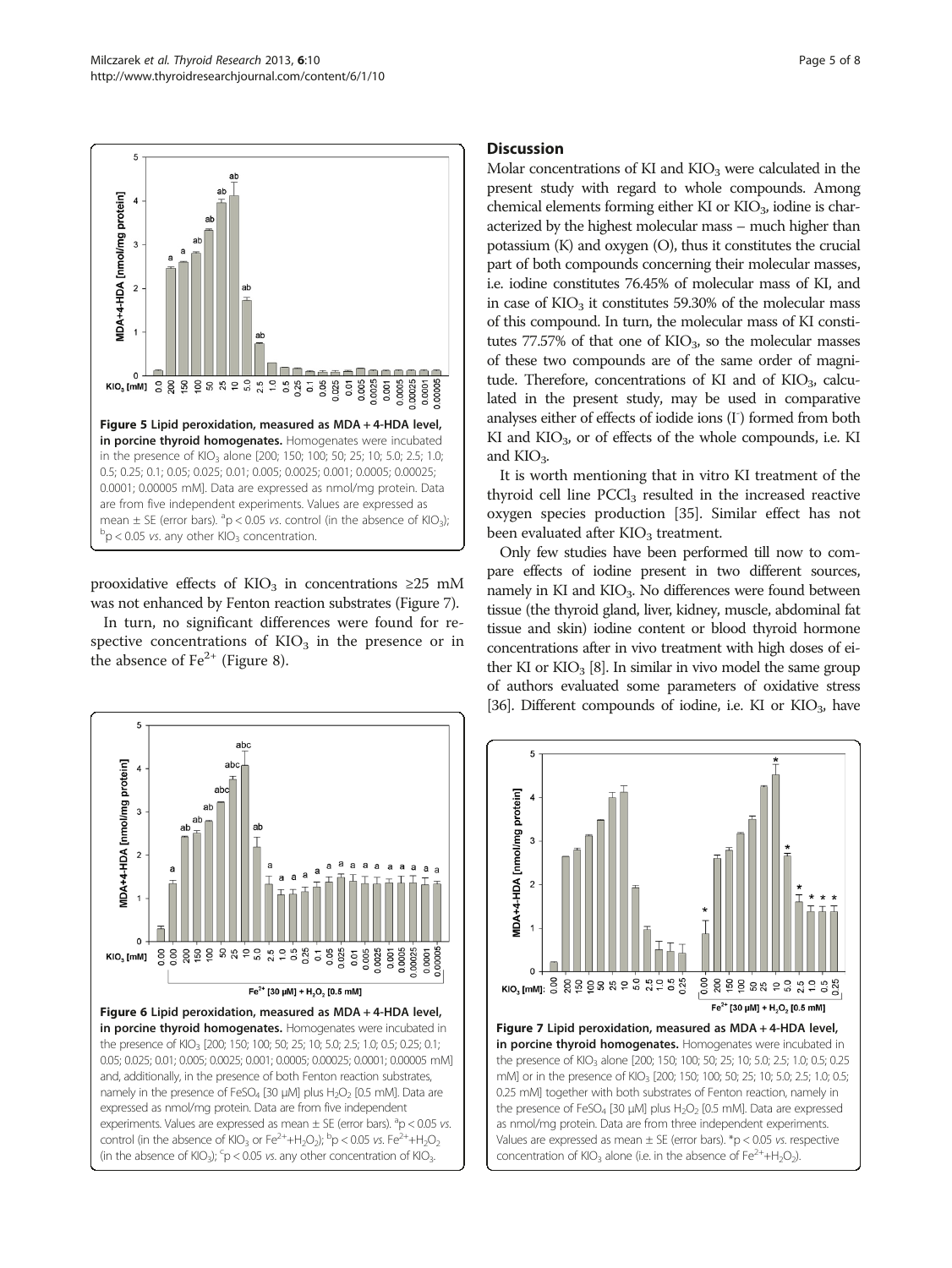<span id="page-5-0"></span>

similar effects on lipid peroxidation level (measured as MDA concentration) in the liver and the muscle, however certain differences were observed concerning mRNA expressions or the activities of antioxidative enzymes in different tissues [\[36\]](#page-7-0). However, such comparative studies have not been performed under in vitro conditions. The present study is the first one in which KI was found to be superior to KIO3 in the thyroid gland concerning oxidative damage to macromolecules.

More favourable effects of KI comparing to  $KIO<sub>3</sub>$  were observed both, when each of these compounds was used separately or together with Fenton reaction substrates. Concerning the first situation, both KI and  $KIO<sub>3</sub>$  revealed – when used in high concentrations – damaging effects to membrane lipids in the thyroid. However, the difference between these unfavourable actions of KI and  $KIO<sub>3</sub>$  was crucial. Namely, the damaging effect of KI decreased gradually with decreasing concentrations of this compound and these undesired effects were not observed for concentrations below 50 mM, thus concentrations corresponding to inorganic iodine level normally present in the thyroid under physiological conditions. On the basis of experimental findings [[37](#page-7-0)-[39](#page-7-0)] the concentration of inorganic iodine in the human or rat thyroid was calculated by the authors of the present work to be approx. 9 mM. Taking into account close similarity between human and porcine thyroid in terms of thyroid volume and of thyroid hormone synthesis with all elements and all steps of this process [\[40](#page-7-0)], it may be estimated that iodine concentration in porcine thyroid

(used in the present study) is at similar level. Thus, the concentrations of KI resulting in thyroid level of inorganic iodine close to that observed under physiological conditions do not reveal prooxidative effects, at least in terms of oxidative damage to membrane lipids.

In opposite, when  $KIO_3$  was used alone, the highest lipid peroxidation was found for its concentration of 10 mM, thus corresponding to the physiological concentration in the thyroid, which was calculated to be 9 mM. It should be recalled that the same concentration of KI did not increase the level of lipid peroxidation (compare Figures [1](#page-2-0) and [2\)](#page-3-0).

When KI or  $KIO<sub>3</sub>$  were added to the incubation medium together with Fenton reaction substrates, KI appeared to be also superior to  $KIO<sub>3</sub>$  concerning their influence on lipid peroxidation in the thyroid gland. Whereas KI in concentrations of 5–100 mM (Figure [2](#page-3-0)), i.e. corresponding to physiological concentrations of inorganic iodine, diminished experimentally-induced lipid peroxidation,  $KIO<sub>3</sub>$  did not reveal any protective action (Figure [5](#page-4-0)). Additionally, KI in concentration of 25 mM, thus being one order of magnitude higher than physiological iodine concentration, completely prevented Fenton reaction-induced lipid peroxidation. In turn,  $KIO<sub>3</sub>$  enhanced Fenton reaction-induced lipid peroxidation, when it was used in concentrations of 5 mM to 200 mM, with the strongest damaging effect of  $KIO<sub>3</sub>$ found again for the concentration of 10 mM (Figure [6](#page-4-0)).

Additionally it is clearly visible that prooxidative effects of KI was enhanced by Fenton reaction substrates. At the same time the damaging effects of  $KIO<sub>3</sub>$  were so strong that they were only weakly enhanced by Fenton reaction substrates (compare Figures [1](#page-2-0) and [2,](#page-3-0) Figures [5](#page-4-0) and [6,](#page-4-0) Figures [3](#page-3-0) and [7](#page-4-0)). These comparative analyses reveal additionally the superiority of KI over  $KIO<sub>3</sub>$ .

Ferrous ion (Fe<sup>2+</sup>), which was in our earlier study [[31](#page-7-0)] documented to induce lipid peroxidation in the thyroid gland, when it was used as only one of Fenton reaction substrates, did not modify significantly in the present study the effect of either KI or of  $KIO<sub>3</sub>$ . This is probably due to the fact that prooxidative effects of  $Fe^{2+}$  alone is clearly weaker than those ones caused by both Fenton reaction substrates [\[31\]](#page-7-0). Potential mechanisms of differences between KI and  $KIO<sub>3</sub>$  effects on lipid peroxidation in thyroid homogenates, observed in the present study, should be discussed. Thus, the following explanation is proposed.

The reduction of  $IO_{3}^{*}$ , the process occurring when the tissue is exposed to  $KIO_3$ , requires the time and energy and possibly it is associated with unfavorable oxidative reactions and the damaging effects.

In turn,  $KIO<sub>3</sub>$  belongs to halogenate salts, which are known for their potentially toxic effects [[5](#page-6-0),[13](#page-6-0),[41](#page-7-0)]. In our earlier studies, one of halogenate salts, namely potassium bromate ( $KBrO<sub>3</sub>$ ), being classified as carcinogen (group 2B according to IARC 1986 [[42](#page-7-0)]), was shown to exert damaging effect to membrane lipids in porcine thyroid under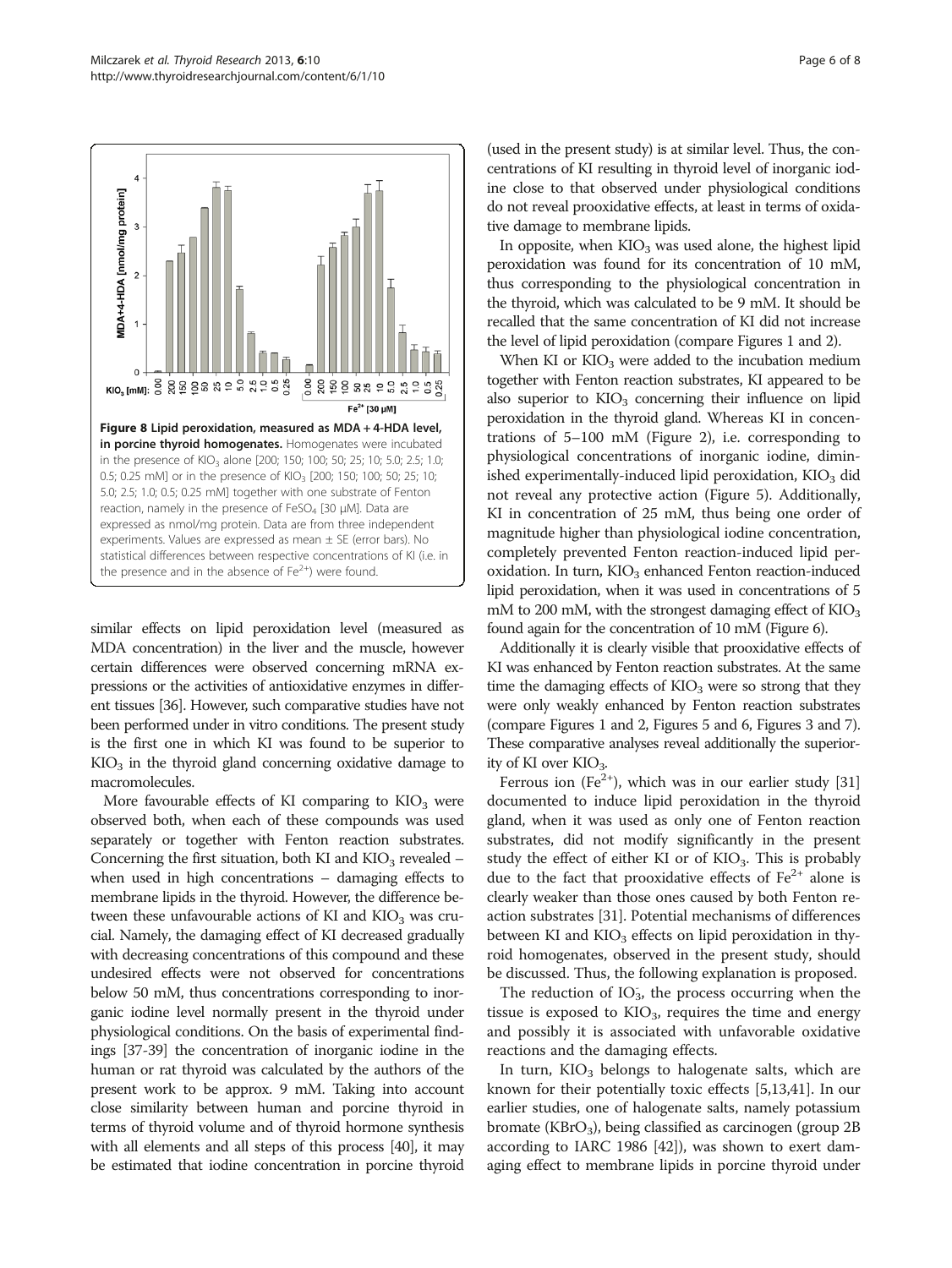<span id="page-6-0"></span>in vitro (5 mM) and in vivo conditions [[43](#page-7-0)]. Thus,  $KBrO<sub>3</sub>$ and  $KIO<sub>3</sub>$  increased lipid peroxidation in porcine thyroid homogenates when used in the same range of concentrations. At the same time, iodine used as KI (in concentrations ≤25 mM) did not reveal in the present study any toxic effects to membrane lipids and even it prevented experimentally induced lipid peroxidation, when used in the same range of concentrations (5–100 mM).

However, from among three halogenate salts, i.e. iodate, bromate and chlorate, the first one is characterized by the lowest redox potential. Therefore,  $KIO<sub>3</sub>$  seems to be potentially less toxic than bromate and chlorate, at least when oxidative mechanisms are considered.

Our study was performed under in vitro conditions and, therefore, it cannot be extrapolated directly into in vivo conditions, especially that  $IO_{3}$  is reduced to  $I^{-}$  before approaching the thyroid cell. However, our study is the first one which supports the statement that the use of KI in iodine prophylaxis is more safe than of  $KIO<sub>3</sub>$ , in terms of their influence on oxidative damage to macromolecules. Additionally, not only the thyroid gland should be considered in the aspect of prooxidative effects of  $KIO<sub>3</sub>$  but, more importantly, other tissues, in particular digestive system, which is approached by  $KIO<sub>3</sub>$  earlier, i.e. immediately after exposure to this salt.

# Conclusions

Potassium iodide, used in doses generally recommended in iodide prophylaxis, thus resulting in physiological iodine concentration in the thyroid, may prevent oxidative damage to membrane lipids in this gland. Toxic effects of iodide overload may result from its prooxidative action. Potassium iodate does not possess any direct beneficial effects on oxidative damage to membrane lipids in the thyroid, which constitutes an additional argument against its utility in iodine prophylaxis.

#### Competing interests

Authors declare that they have no competing interests.

#### Authors' contributions

MM carried out the experiments, performed the statistical evaluation and prepared the draft of the manuscript. JS accompanied the steps of the study related to lipid peroxidation measurement. AL revised the final version of the manuscript. MK-L designed the study, supervised its conducting and prepared the final version of the manuscript. All authors read and approved the final manuscript.

#### Acknowledgement

The research was supported by a grant from the National Science Centre (polish abbr. NCN) to the Medical University of Lodz (Project No. N N401 539540). This study constitutes a part of Ph.D. thesis of the first author of the paper (MM).

#### Author details

1 Department of Oncological Endocrinology, Medical University of Łódź, 7/9 Żeligowski Street, Łódź 90-752, Poland. <sup>2</sup>Department of Endocrinology and Metabolic Diseases, Medical University of Łódź, 281/289 Rzgowska Street, Łódź 93-338, Poland. <sup>3</sup>Polish Mother's Memorial Hospital – Research Institute, 281/289, Rzgowska Street, Łódź 93-338, Poland.

Received: 24 July 2013 Accepted: 29 August 2013 Published: 30 August 2013

#### References

- 1. Thilly CH, Vanderpas JB, Bebe N, Ntambue K, Contempre B, Swennen B, Moreno-Reyes R, Bourdoux P, Delange F: Iodine deficiency, other trace elements, and goitrogenic factors in the etiopathogeny of iodine deficiency disorders (IDD). Biol Trace Elem Res 1992, 32:229–243.
- 2. Zimmermann MB, Andersson M: Assessment of iodine nutrition in populations: past, present, and future. Nutr Rev 2012, 70:553–570.
- 3. Pearce EN, Andersson M, Zimmermann MB: Global iodine nutrition: where do we stand in 2013? Thyroid 2013, 23:523–528.
- 4. World Health Organization, United Nations Children's Fund, and the International Council for the Control of Iodine Deficiency Disorders: Indicators for Assessment of Iodine Deficiency Disorders and Their Control Programmes, Report of a Joint WHO/UNICEF/ICCIDD Consultation, 3–5 November 1992. Geneva: World Health Organization; 1993. Document WHO/NUT/93.1.
- 5. Bürgi H, Schaffner TH, Seiler JP: The toxicology of iodate: a review of the literature. Thyroid 2001, 11:449–456.
- 6. Rohner F, Garrett GS, Laillou A, Frey SK, Mothes R, Schweigert FJ, Locatelli-Rossi L: Validation of a user-friendly and rapid method for quantifying iodine content of salt. Food Nutr Bull 2012, 33(Suppl 4):330-335.
- 7. Murray MM, Pochin EE: Thyroid uptake of iodine from ingested iodate in man. J Physiol 1951, 114(Suppl):1–14.
- 8. Li Q, Mair C, Schedle K, Hammerl S, Schodl K, Windisch W: Effect of iodine source and dose on growth and iodine content in tissue and plasma thyroid hormones in fattening pigs. Eur J Nutr 2012, 51:685-691.
- 9. Zhu YG, Huang YZ, Hu Y, Liu YX: lodine uptake by spinach (Spinaciaoleracea L.) plants grown in solution culture: effects of iodine species and solution concentrations. Environ Int 2003, 29:33–37.
- 10. Voogt W, Holwerda HT, Khodabaks R: Biofortification of lettuce (Lactuca sativa L.) with iodine: the effect of iodine form and concentration in the nutrient solution on growth, development and iodine uptake of lettuce grown in water culture. J Sci Food Agric 2010, 90:906–913.
- 11. AFSSA: Avis de l'Agence franc aise de se'curite' sanitaire des aliments relatif a' la modification de l'arre te' du 28 mai 1997 portant sur le sel alimentaire et aux substances d'apport nutritionnel pouvant e tre utilise'es pour sa supple'mentation; 2002. available: [www.afssa.fr](http://www.afssa.fr).
- 12. Poul JM, Huet S, Godard T, Sanders P: Lack of genotoxicity of potassium iodate in the alkaline comet assay and in the cytokinesis-block micronucleus test. Comparison to potassium bromate. Food Chem Toxicol 2004, 42:203–209.
- 13. Parsons JL, Chipman JK: The role of glutathione in DNA damage by potassium bromate in vitro. Mutagenesis 2000, 15:311–316.
- 14. Pahuja DN, Rajan MG, Borkar AV, Samuel AM: Potassium iodate and its comparison to potassium iodide as a blocker of 131I uptake by the thyroid in rats. Health Phys 1993, 65:545–549.
- 15. Joint WHO/FAO Expert Committee on Food Additives: Matters of interest arising from the forty-third World Health Assembly. In Evaluation of Certain Food Additives and Contaminants. Geneva: World Health Organization (WHO technical report series No. 806, Annex5; 1991.
- 16. European Commission: Commission Regulation (EC) No 1170/2009 of 30 November 2009 amending Directive 2002/46/EC of the European Parliament and of Council and Regulation (EC) No 1925/2006 of the European Parliament and of the Council as regards the lists of vitamin and minerals and their forms that can be added to foods, including food supplements. Official Journal of the European Union 2009, L 314:36.
- 17. Aceves C, Anguiano B, Delgado G: The extrathyronine actions of iodine. Antioxidant, apoptotic and differentiator factor in iodine-uptake tissues. Thyroid. in press.
- 18. Venturi S, Venturi M: lodide, thyroid and stomach carcinogenesis: evolutionary story of a primitive antioxidant? Eur J Endocrinol 1999, 140:371-372.
- 19. Küpper FC, Carpenter LJ, McFiggans GB, Palmer CJ, Waite TJ, Boneberg EM, Woitsch S, Weiller M, Abela R, Grolimund D, Potin P, Butler A, Luther GW 3rd, Kroneck PM, Meyer-Klaucke W, Feiters MC: Iodide accumulation provides kelp with an inorganic antioxidant impacting atmospheric chemistry. Proc Natl Acad Sci U S A 2008, 105:6954–6958.
- 20. Joanta AE, Filip A, Clichici S, Andrei S, Daicoviciu D: lodide excess exerts oxidative stress in some target tissues of the thyroid hormones. Acta Physiol Hung 2006, 93:347–359.